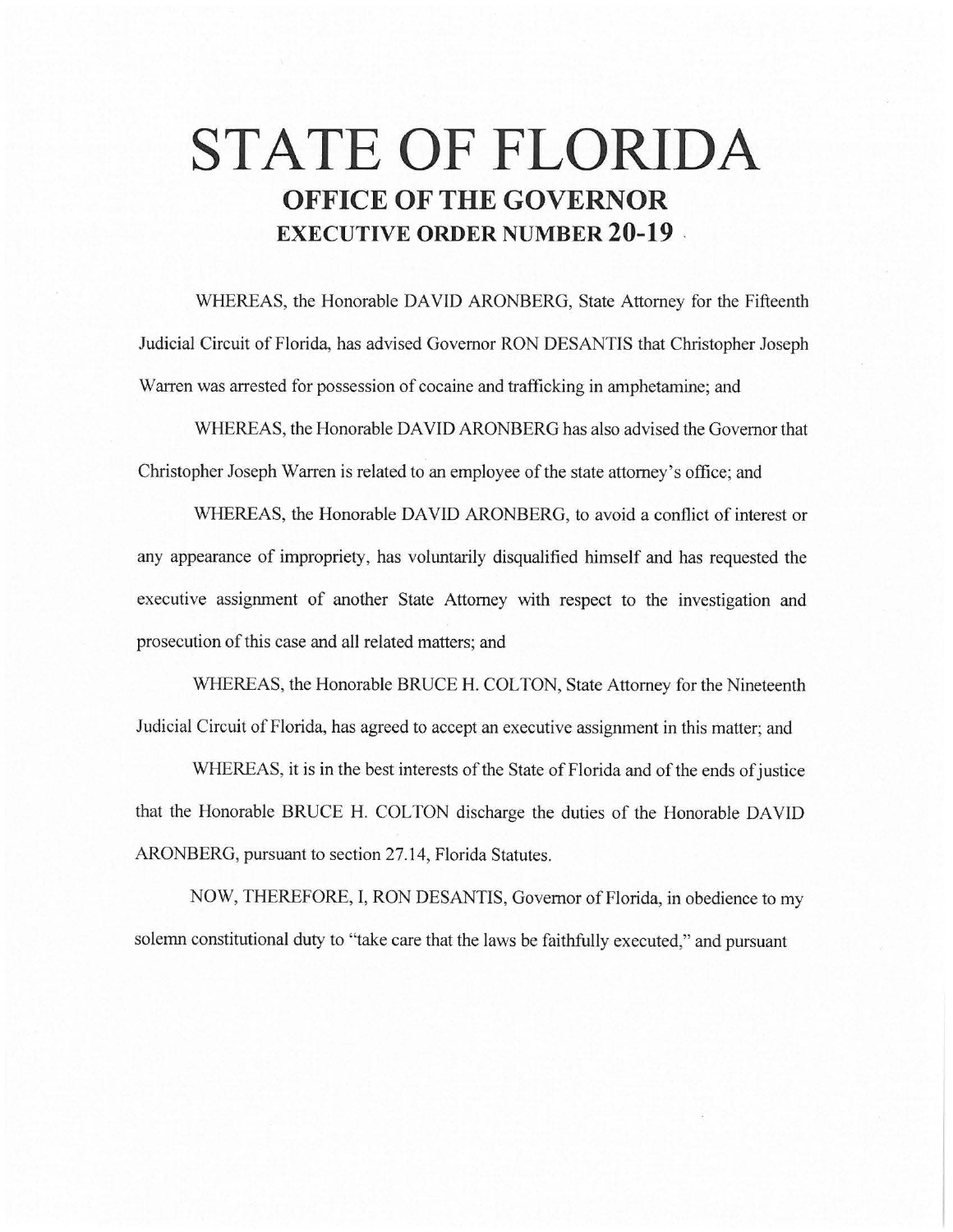to the Constitution and laws of the State of Florida, issue the following Executive Order, effective immediately:

## Section 1.

The Honorable BRUCE H. COLTON, State Attorney for the Nineteenth Judicial Circuit of Florida, referred to as the "Assigned State Attorney," is assigned to discharge the duties of the Honorable DAVID ARONBERG, State Attorney for the Fifteenth Judicial Circuit of Florida, as they relate to the investigation, prosecution, and all matters related to Christopher Joseph Warren.

## Section 2.

The Assigned State Attorney or one or more Assistant State Attorneys and Investigators, who have been designated by the Assigned State Attorney, shall proceed immediately to the Fifteenth Judicial Circuit of Florida, and are vested with the authority to perform the duties prescribed herein.

### Section 3.

All residents of the Fifteenth Judicial Circuit are requested, and all public officials are directed, to cooperate and render whatever assistance is necessary to the Assigned State Attorney, so that justice may be served.

### Section 4.

The period of this Executive Assignment shall be for one (I) year, to and including January 22, 2021.